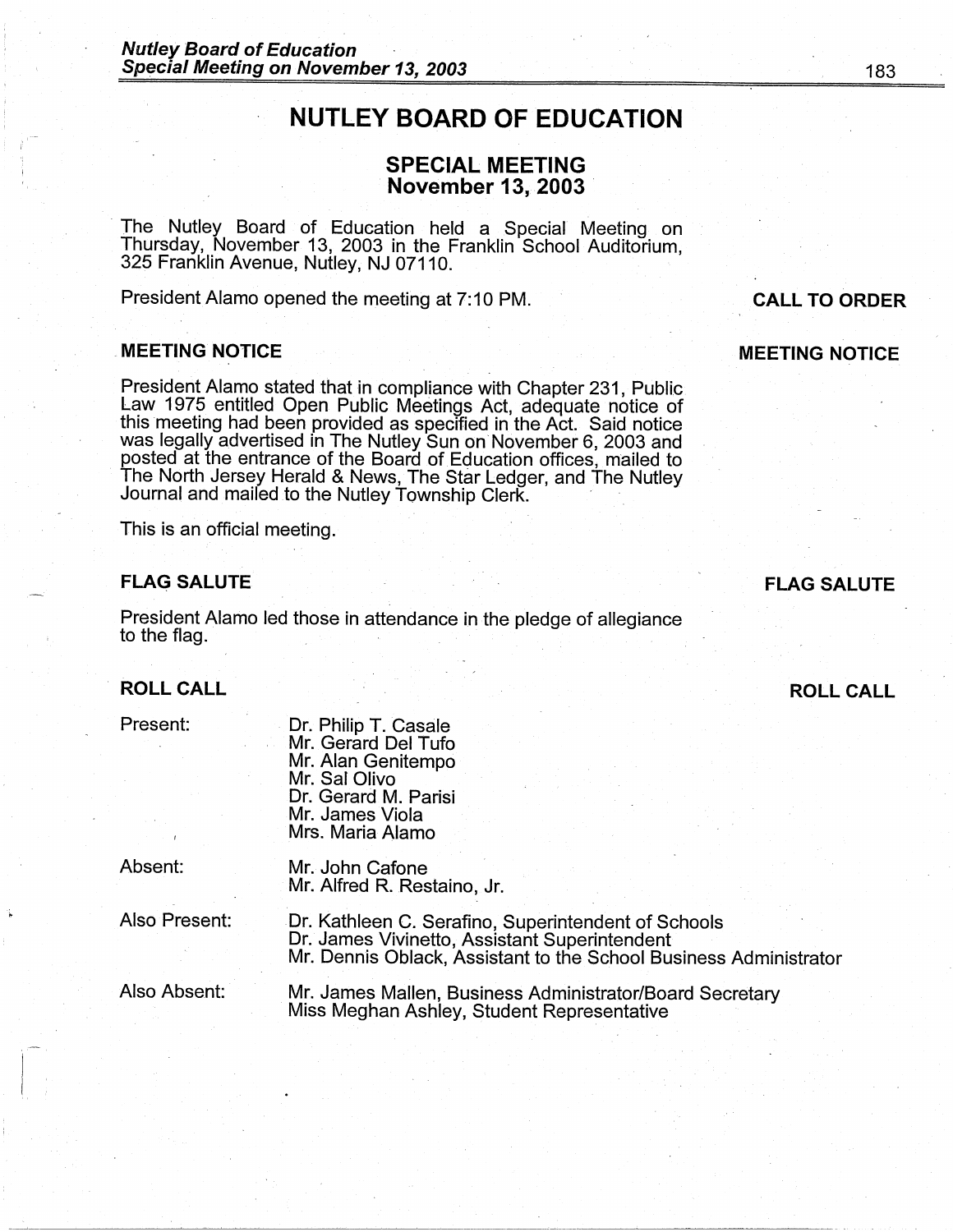# **SPECIAL ORDER OF BUSINESS**

# **APPOINT ACTING BOARD SECRETARY**

Trustee Viola moved, Trustee Casale seconded and the Board \_ unanimously approved by voice vote the following resolution:

BE IT RESOLVED that the Board of Education approves Mr. Dennis Oblack to be Acting Board Secretary for this Special Meeting of November 13, 2003.

# **PURPOSE OF SPECIAL MEETING CONSUMING REPORT OF MEETING**

President Alamo explained that the purpose of this special meeting is to present to the public a plan to address the critical facility needs at the Franklin Middle School.- She thanked the members of the Board's Facilities Committee for their eight months of working tirelessly to develop an exciting plan, and she also thanked ad hoc members of the committee, Commissioner Joanne Cocchiola who was appointed by Mayor Scarpelli to assist us, and Mr. Ken Reilly representing the Steering Committee.

# **SUPERINTENDENT'S COMMENTS**

Dr. Kathleen C. Serafino, Superintendent of Schools, also thanked the Facilities Committee and welcomed and thanked the members of the community present, recognizing their input as extremely important. Dr. Serafino stressed that the plan will provide students\_ the educational opportunities that they need and deserve. She explained that within the Board's overall framework of addressing the district's facility needs one school at a time, this plan addresses needs at Franklin Middle School that arise from four major factors:

The present facility is inadequate to meet the state-mandated Core Curriculum Content Standards especially with respect to technology, science classrooms and media center. The building is over 75 years old, with classrooms that are too small, limited access for those with disabilities, and inadequate heating and ventilation, and security systems. The current enrollment of 675 students results in over-crowding and use of sub-standard classrooms. The state is currently offering grants to partially fund facility improvements thus reducing the cost to Nutley taxpayers. Dr. Serafino added that the plan being presented at this meeting has been modified from the original plan based on input received from the community after the previously unsuccessful referenda votes.

# **PRESENTATION BY BOARD ARCHITECT**

Mr. Lee Heckendorn, RA of DCM Architecture made a presentation highlighting the proposed design of the renovated facility and how that design meets the objectives of the middle school improvement plan. Those objectives are: to provide adequate space to support a

# **COMMENTS SUPERINTENDENT**

# **SPECIAL ORDER OF BUSINESS**

# **PRESENTATION BOARD ARCHTECT**

I i i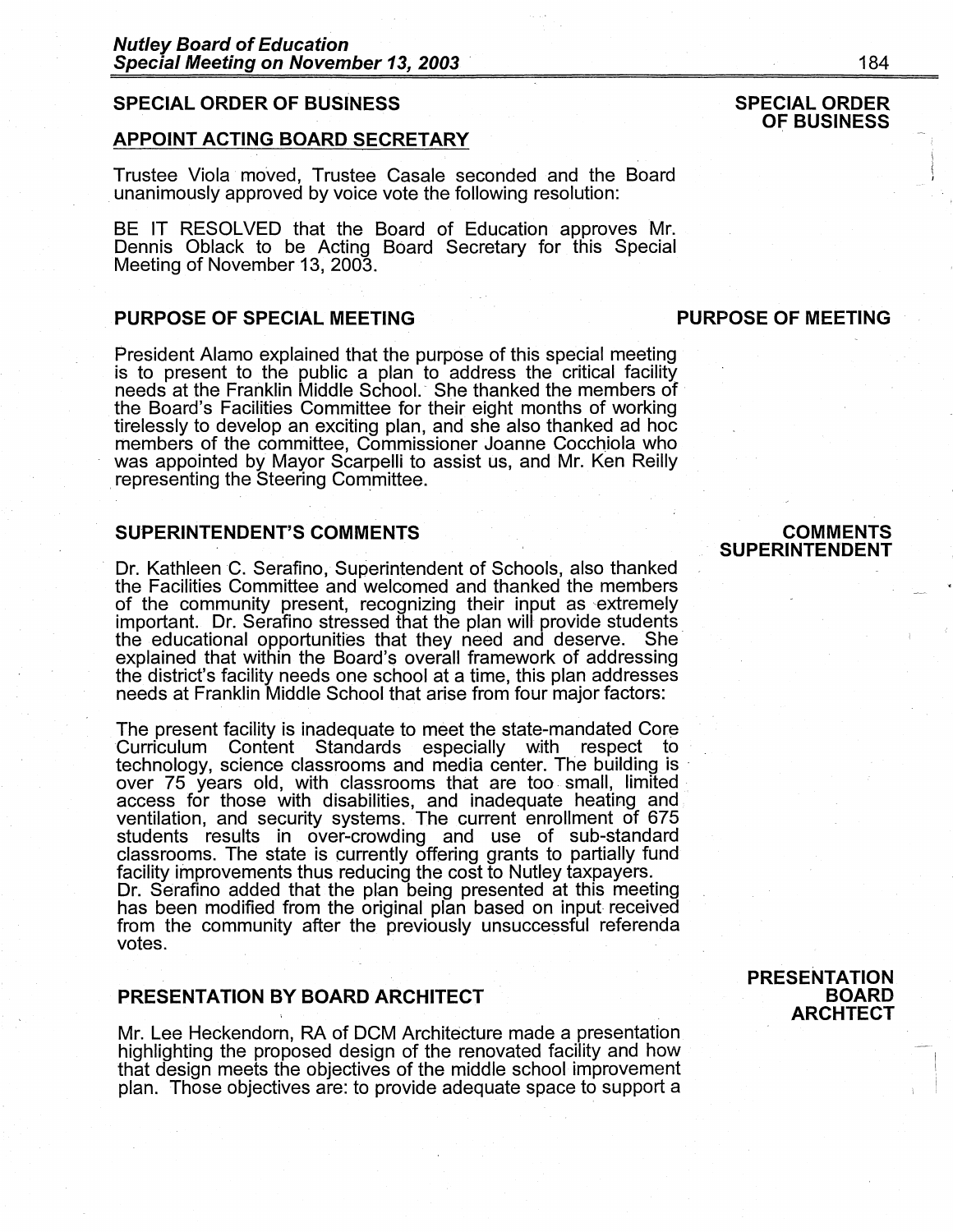full middle school educational program utilizing the team teaching model; to provide sufficient capacity for current and future enrollment; and to modernize the building systems. He also contrasted the present conditions with those typically provided after the additions and renovations.

## **HEARING OF CITIZENS**

i I

The meeting was then opened to comments and questions from the citizens in attendance: ·

The majority of the time was spent discussing the issue of expansion in the front of the existing building or behind it and the impact of that decision on parking, greenspace, and the location of outdoor phys ed areas for the middle school. Several residents of Church Street expressed concern about the impact of a parking area at the rear of the property abutting their lots. They questioned whether alternatives had been considered; whether the town could provide for the needed parking; how the number of parking spaces determined; whether new alternatives or compromises could still be considered. Mr. Heckendorn addressed the issue of alternatives, stating that expansion in the front of the building was also considered. However, once it was determined that expansion providing the same total square footage was possible in the back without major excavation, it was felt that that was preferable due to the strong desire within the community to preserve the architectural features of the existing façade. He also explained that, due to the severe shortage of parking for the current building ·and the expected increased demand as the new facility experiences a higher level of use for community activities, he included as many parking spaces as possible. President Alamo indicated that she hoped the Board would approve this concept so that project could proceed, but that changes would still be possible. She committed to meeting with concerned citizens. Mr. John Calicchio, Franklin Middle School Principal, indicated that outdoor physical education classes now use the Oval.

A question was posed as to whether the building was being sized for the current enrollment or based on future enrollment growth. Dr. Serafino stated that looking at the current elementary school enrollment, it does not appear that the. middle school will experience significant growth in enrollment in the near to mid term future.

One resident questioned whether any additional funding sources were being sought for the project. Dr. Serafino indicated that the Board and Administration were currently working with town and state officials in attempting to secure additional funds to further reduce the cost to Nutley taxpayers.

A community. member inquired as to whether the plans accommodated use of the facility for community activities. President Alamo indicated that the gyms and media centers in all ·buildings are currently, and in the future will continue to be, open to

#### **HEARING OF CITIZENS**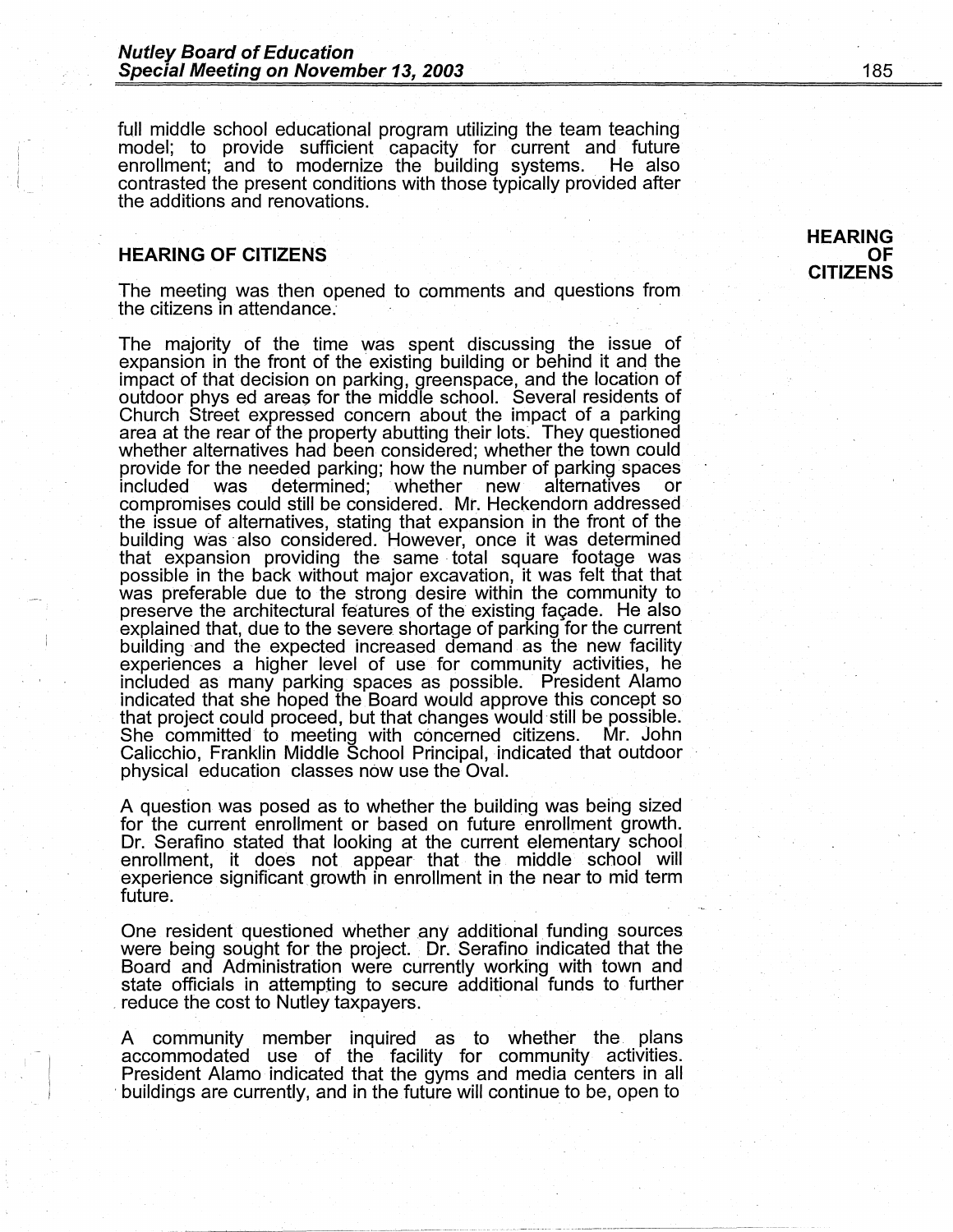community use. Trustee Del Tufo added that such community use may increase our chances of obtaining additional funding. Mr. Heckendorn responded to the question of whether the plans 'included air conditioning for the building by stating that they did not since the Board considered the  $1.2$  million dollar cost to be prohibitive.

Mr. Heckendorn also responded to a question as to whether there were any contingency plans that would cost less by stating that the plan presented did not include any space or features exceeding those required to meet the needs of the middle school students.

Mr. Ken Reilly, a member of the Steering Committee, stated that the general public may not be aware of the effort expended by the Board and its architect in developing this plan and the consideration they gave to taxpayers, citizens, students, commissioners, seniors, etc., etc. Many options were considered. Needs must now be met which have changed since 30 years ago. Citizens should look at what's been approved by other towns and districts.

In responding to a question on how the plan will be communicated to the citizens of Nutley and a recommendation that the Board employ communication techniques used by districts that have passed bond referenda, President Alamo indicated that once the Board approves it, the Public Relations Committee will employ all available media to promote the plan.

Mr. John Calicchio, Franklin Middle School Principal, stressed the extreme need to address inadequacies in space and facilities at the school. He indicated that the plan would enable enhancement of course offerings.

# **COMMENTS BY TRUSTEES**

President Alamo then offered the other Trustees the opportunity to comment on the plan.

Mr. Genitempo stated that this plan was the best of the options that he has seen. It addresses the educational needs and parking issues while preserving the front of the existing building. Mr. Genitempo also stated that all school facilities are very well utilized after school hours, and that the Board is conscientiously looking for additional sources of funding.

Mr. Del Tufo remarked that the Board had decided to take a step-<br>by-step approach to addressing the district's facility needs. Renovation at the high school, the first step, will. soon begin. This plan for the middle school, which is step two, addresses many of the objections raised to the previously failed referenda.

Dr. Parisi mentioned that all the schools are in good shape for their age, but now require reinvestment if they are to continue to serve students. He indicated that this design enables isolation of building sections to facilitate use by the community, and addresses many

# **COMMENTS TRUSTEES**